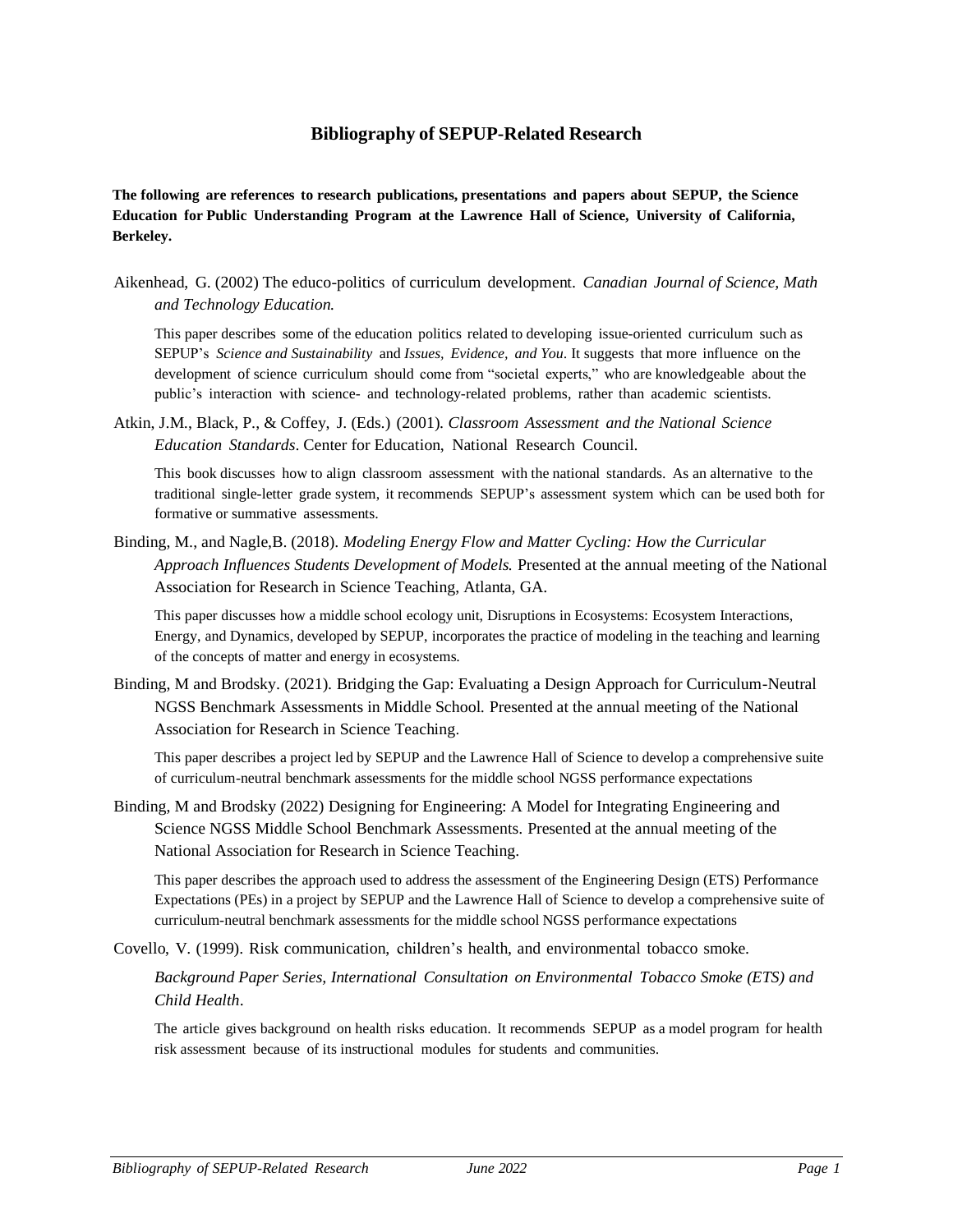Draney, K. & Wilson, M. (1997, July). *Mapping student progress with embedded assessments: The challenge of making evaluation meaningful*. Paper presented at the National Evaluation Institute Workshop, Indianapolis, IN.

Describes the development of psychometrically calibrated progress maps that describe student performance on embedded assessments in SEPUP's year-long course *Issues, Evidence and You*.

Dryden, M. & Fraser, B. (1998, April). *Awareness versus acceptance of systemic change among secondary science teachers.* Paper presented at National Association for Research in Science Teaching (NARST) Annual Conference, San Diego.

This paper refers to SEPUP as an exemplary curriculum that has student-student interactions, uses real-life activit-based instruction, and uses oral and written reports and technology.

Ertel, L. (2002, Winter). Out of the classroom and into the real world. *The Link*, 1–2.

The article describes the positive experiences which SEPUP materials provide for both teachers and students.

Horvat, Robert E. (1993). The Science Education for Public Understanding Program: What's new with SEPUP. Additional info: Educational materials. *Bulletin of Science, Technology and Society, 13(4),*  208–210.

This article gives a general description of the SEPUP modules as well as new SEPUP's projects that were being developed at the time of publication.

Kelly, P. J. (1991). *Perceptions and performance: An impact assessment study of CEPUP in schools*.

Berkeley, CA: Science Education for Public Understanding Program.

This study evaluated SEPUP's modules such as "Toxic Waste: A Teaching Simulation and Chemical Survey" and "Investigating Groundwater: The Fruitvale Story." It assessed the changes in student beliefs about science, the use of evidence in scientific reasoning, and students' understanding of the subject matter.

Koker, M. (1992). *SEPUP in Cleveland: An impact study of SEPUP on teachers and students*. Berkeley, CA: Science Education for Public Understanding Program.

The paper discusses the impact of SEPUP curriculum on teachers and students in Cleveland. It found that SEPUP promoted positive teaching strategies and professional behaviors for teachers.

Koker, M. (1992). *SEPUP in Philadelphia: An impact study of SEPUP on teachers and students.*

Berkeley, CA: Science Education for Public Understanding Program.

This study reports differences in student attitudes and knowledge about chemicals between SEPUP and non-SEPUP students, favoring SEPUP. Survey data suggests SEPUP has a positive effect on teachers, including increased use of hands-on strategies, more collaboration with peers, and increased enrollment in in-service methods courses.

Koker, M. (1996). *Students' decisions about environmental issues and problems: An evaluation study of the SEPUP program.* Unpublished Ph.D. Dissertation. University of Southampton, England.

This dissertation used SEPUP to investigate the influence of various factors, such as perception and use of evidence, values, and beliefs, on student decisions about environmental issues and problems. In a controlled study, students using SEPUP were found more likely to use evidence in their decision-making than their non-SEPUP peers.

Koker, M. (2001). *What research says about SEPUP.* Ronkonkoma, NY: Lab-Aids, Inc.

This paper provides a summary of research findings on the effectiveness of SEPUP from 1988–1998, including improved student attitudes towards science and enhanced content knowledge and teacher effects.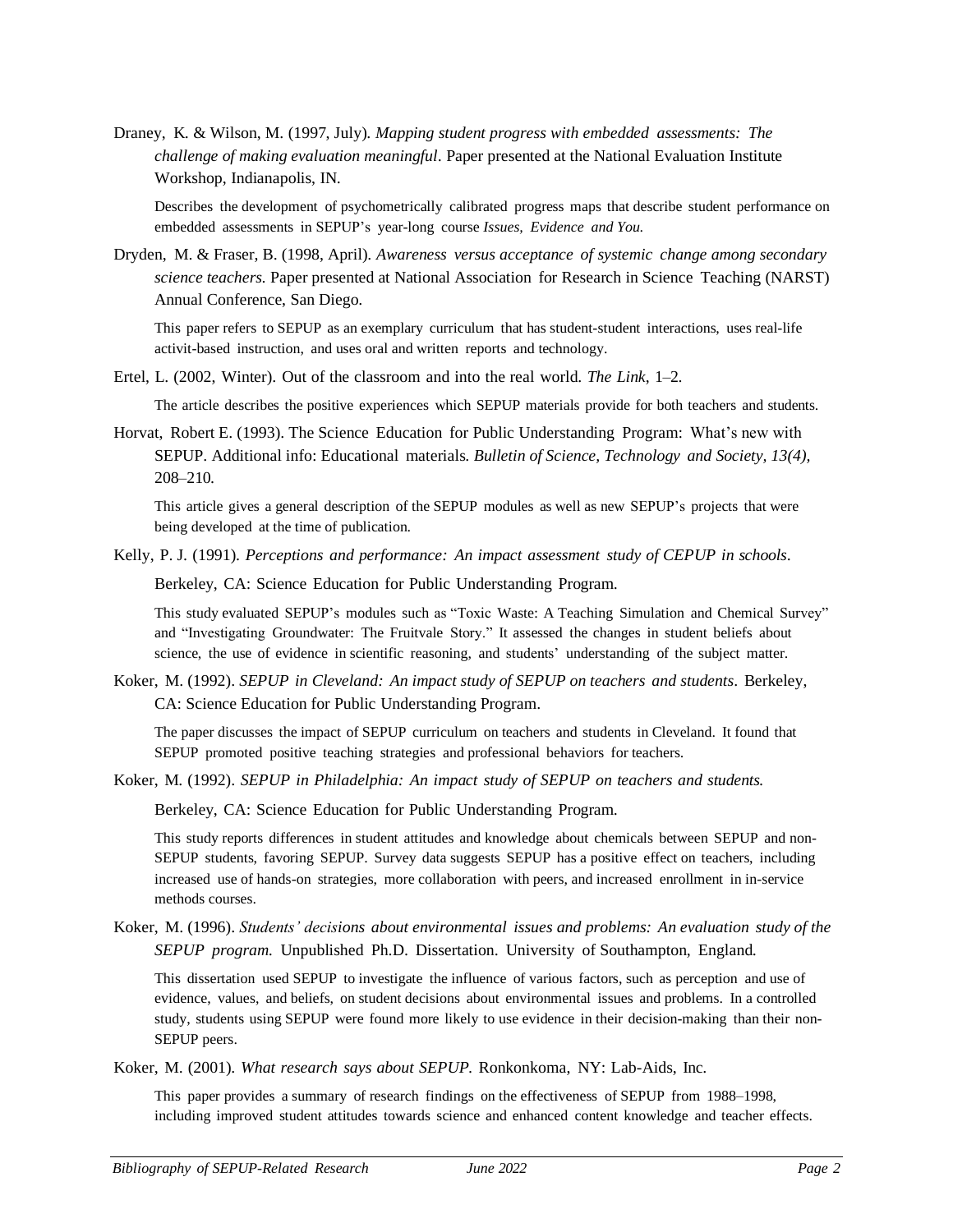Koker, M. & Thier, H. (1994). *Learning about environmental health risks: An evaluation study of the SEPUP "Investigating Environmental Health Risks" module.* Berkeley, CA: Science Education for Public Understanding Program.

This study evaluated the effectiveness of SEPUP Health Risks module, and it concluded that student understanding of basic environmental health risk concepts, such as sampling, acute and chronic toxicity, and dose-effect relationships, was significantly increased with the use of a short (3-week) teaching module. The study involved 585 students in eight states.

Lee, S.A. (2002). *Planning curriculum in science*. Wisconsin Department of Public Instruction.

Milwaukee, WI. pp.127–129

The SEPUP course, *Issues, Evidence, and You* is provided as an example of a science program which effectively integrates multiple methods of assessments and provides continuous feedback on students' progress.

Lewis, A. (1996). Content standards for science: NSF panel tells districts which materials meet its standards. *Harvard Education Newsletter*. September/October, 4.

Review of NSF study (see below, under NSF) in which SEPUP is listed as a science program that meets the national science content standards, engages students in science, has an excellent assessment component, and encourages teachers to improve their instruction.

Lewis, A. (1999, Spring). Janet Seibert: High standards "high-jinks" make learning science a ball. *Changing Schools in Louisville*, 3(1). Retrieved March 12, 2003 from *[www.middleweb.com/](http://www.middleweb.com/) CSLV5seibert.html*

This article describes the experience of a middle school science teacher/reformer who field tested SEPUP units for its middle school courses and found the assessment system to have a positive effect on her teaching and her students' learning.

Linn, M., Lee, K., Levenson, J., Spitulnik, M., & Slotta, J. (2000). *Teaching and learning K–8 mathematics and science through inquiry: Program reviews and recommendations.* North Central Regional Educational Laboratory.

SEPUP courses, such as *Science and Life Issues*, are recommended as exemplary science curricular materials which meet the following criteria: engage students in inquiry, are personally relevant to students, use technology to enhance learning, meet the needs of diverse students, enable all students to achieve, and support peer learning.

Nagle, B., Hariani, M. & Siegel, M. (2006). Achieving a Vision of Inquiry: Rigorous, Engaging Curriculum and Instruction. In Yager, Robert E. (ed) *Exemplary Science in Grades 5-8: Standards-Based Success Stories.* Arlington, VA: NSTA Press.

Describes programs to implement inquiry-based middle school science education in Lemon Grove, CA and Charleston, SC using SEPUP materials. Includes discussion of SEPUP assessment system and change of emphasis in teaching and curriculum, and evaluates evidence of change in targeted classrooms in these districts.

Nagle, B., Short, J., Wilson, S., and Howarth, J. (2016). *Developing an NGSS-aligned educative middle school ecosystems curriculum unit*. Paper presented at the annual meeting of the National Association for Research in Science Teaching (NARST), Baltimore, MD.

This paper describes the development of a middle school Ecology unit aligned to the Next Generation Science Standards, incorporating three-dimensional lessons and assessments.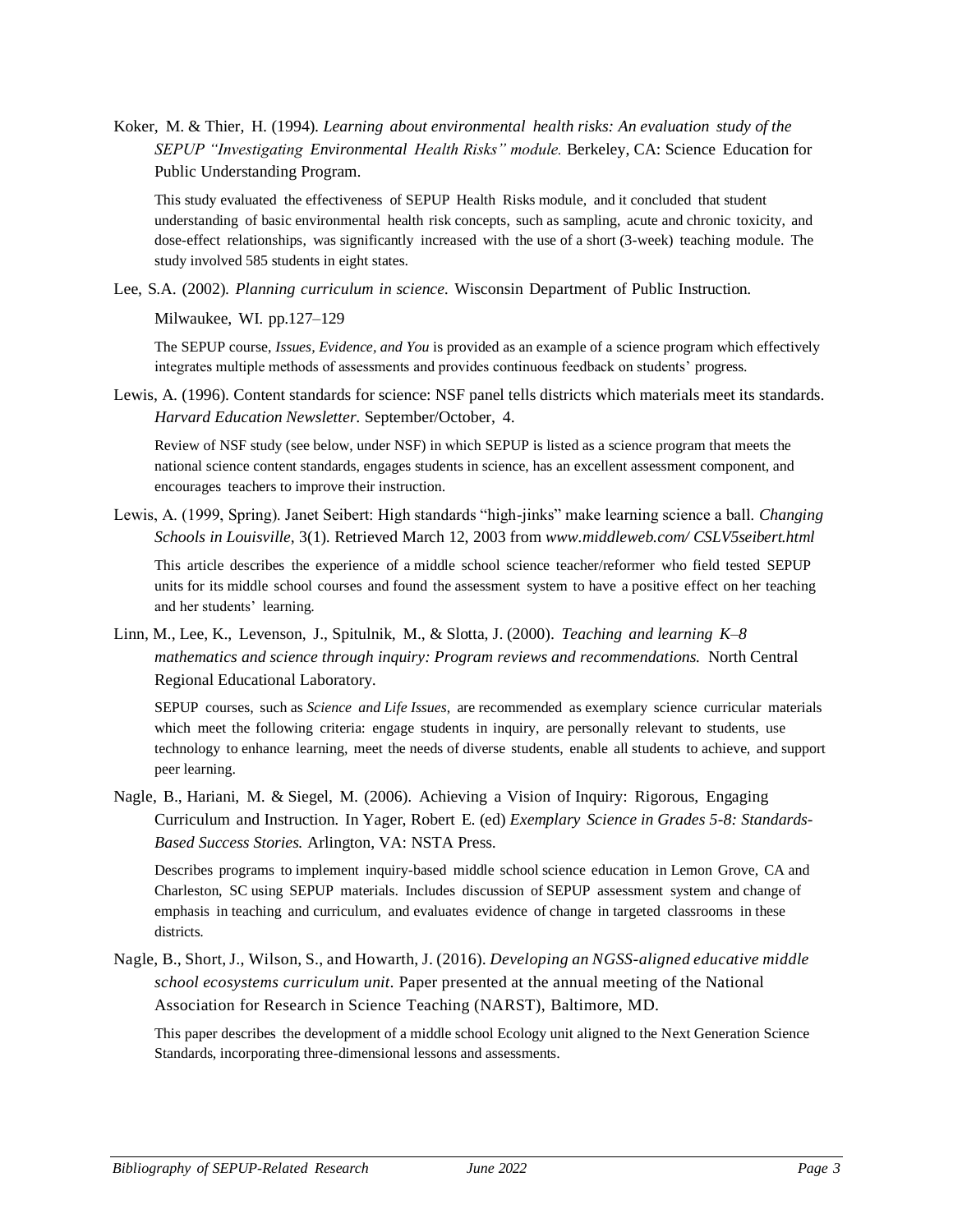Nagle, B., Siegel, M. & Barter, A. (2004, April*). Evolution of life science assessments for middle school*. Paper presented at the annual meeting of the National Association for Research in Science Teaching (NARST) Annual Conference, Vancouver, BC.

Provides a description and example of how embedded assessment extended response questions for middle school students are written, tested, and revised.

Nagy Catz, K., Lenz, L., & Middaugh, E. (2010). *Addressing Misconceptions in Evolution at the High School Level.* Paper presented at the National Association for Research in Science Teaching Conference, Philadelphia, PA.

This paper provides a summary of student learning from the 2008-2009 field test of Science and Global Issues: Biology, SEPUP's high school Biology program. The paper examines the challenges in student learning of concepts related to evolution and natural selection.

National Science Foundation. (1997) *Review of Instructional Materials for Middle School Science*. Directorate for Educational and Human Resources, Division of Elementary, Secondary, and Informal **Education** 

In this evaluation of NSF-sponsored comprehensive curricular materials for middle school, SEPUP is cited as an outstanding example of embedded assessment at the middle school level with engaging materials that provide good opportunities for student-designed inquiry—an exemplary model of using personal and social issue as the pedagogical driver for learning and applying important science concepts.

Ogens, E.M. & Koker, M. (1995, June/July). Teaching for understanding: An issue-oriented science approach. *Clearing House*, 68:6, 343–45.

This article describes SEPUP as a science program that develops scientifically literate individuals who can make informed decisions and who understand the interrelationship among science, technology, and society.

Pogrow, S. (1993). Where's the beef? Looking for exemplary materials. *Educational Leadership* 50, 8: 39– 45.

In this article, SEPUP modules are described as supplementary materials that provide content in ways that are creative and rigorous and that make it relevant to student. They also are instrumental in developing students' problem solving and thinking skills.

Ranney, M., Adams, S., Siegel, M., & Brem, S. (1999, April). *Reasoning about the environment: Prototypical cases and their educational implications.* Paper presented at the Fifth Conference on Environmental Education. Zurich, Switzerland.

The paper discusses the results of a study in which students used "Convince Me," a software program which facilitates students' reasoning about hypotheses and evidence on social issues.

Ranney, M., Siegel, M., Weidner, J., & Nelson, J. (1997). *How to persuade "Convince Me": Subjects' interactions with our "reasoner's workbench" software.* Paper presented at the Fourth Annual Meeting of the Cognitive Science Association for Interdisciplinary Learning. Hood River, Oregon. The "Convince Me" program is a computer-learning environment that helps students to create, manage, and evaluate arguments. This paper presents describes students' interactions with the program.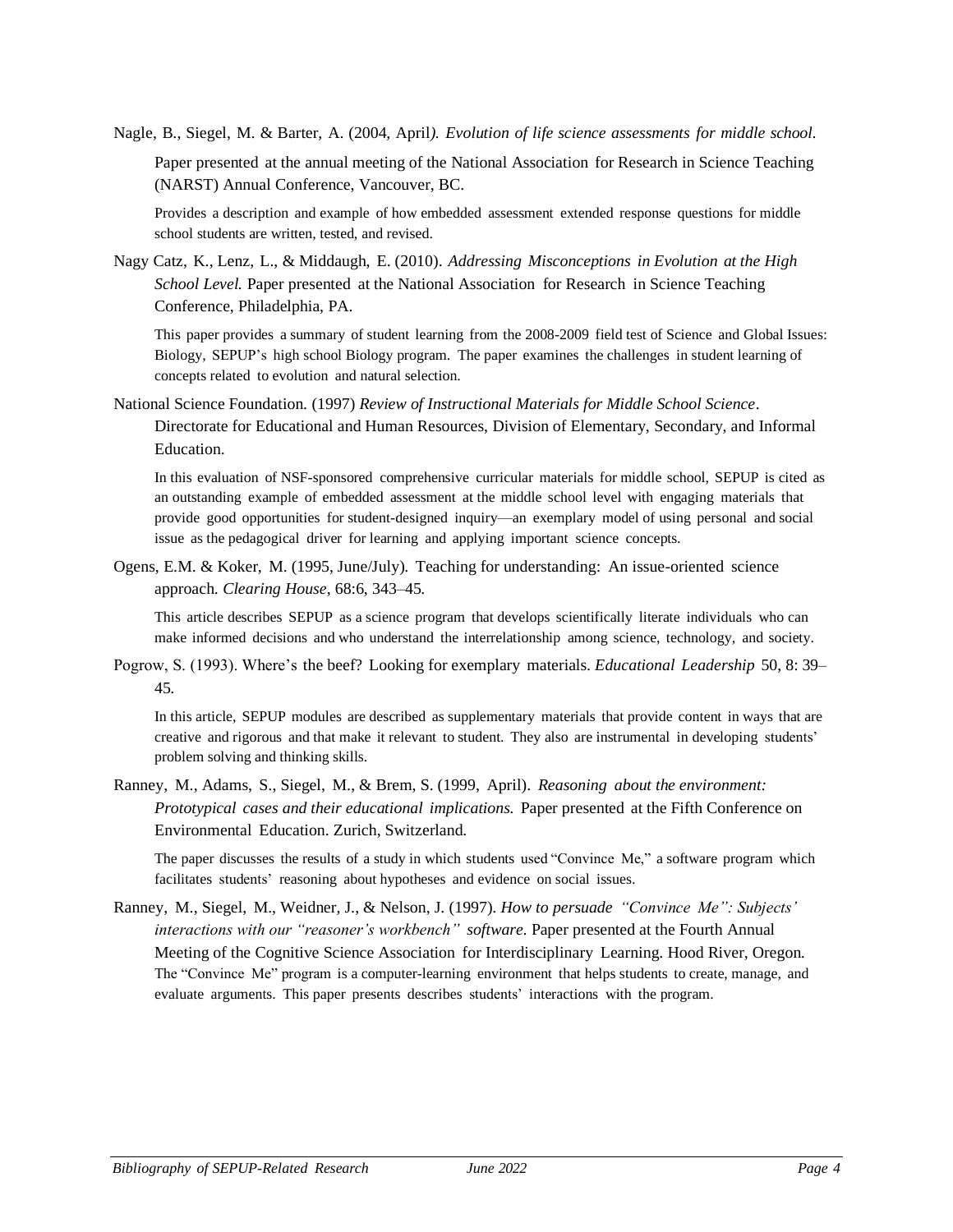Ratcliffe, M. (2004, April). *Science and sustainability: Evaluation of integration of science concepts with global issues.* Paper presented at the annual meeting of the National Association for Research in Science Teaching (NARST) Annual Conference, Vancouver, BC.

This paper provides an independent study and assessment of how effectively the *Science and Sustainability*  course manages to integrate the study of scientific concepts with the study of issues of global citizenship, both in theory (by evaluation of the textbook) and in practice (by analyzing teacher evaluations from S&S field test centers).

Roberts, L. (1996). *Methods of evaluation for a complex treatment and its effects on teacher professional development: A case study of the Science Education for Public Understanding Program.*

Unpublished doctoral dissertation, University of California at Berkeley.

This dissertation studies teacher professional development among teachers who used only the SEPUP middle school course, *Issues, Evidence and You,* and those who used both the course and its embedded assessment system. The results of the study show that teachers using both the course and its assessment system increased their uses of alternative assessment strategies. Also, teacher change was facilitated by the leadership, institutional support, and peer support provided by the Assessment Development Centers in schools that were field-testing the SEPUP materials.

Roberts, L. & Wilson, M. (1998). *Evaluating the effects of an integrated assessment system: Changing teachers' practices and improving student achievement in science*. (BEAR Report Series, SA-98-2) University of California, Berkeley.

In this paper, the findings are presented from a 2-year project that studied the effects of the embedded assessment system in the SEPUP course, *Issues, Evidence, and You*. The results showed a positive change in teacher assessment practices and student achievement.

Roberts, L., & Wilson, M. (1998). *An integrated assessment system as a medium for teacher change and the organizational factors that mediate science teachers 'professional development.* (BEAR Report Series, SA-98-2) University of California, Berkeley.

This paper describes the SEPUP assessment system and provides a summary of factors influencing teacher professional development.

- Roberts, L., Sloane, K., & Wilson, M. (1996). *Local assessment moderation in SEPUP.* Paper presented at the annual meeting of the American Educational Research Association, New York, NY. Assessment moderation is a procedure in which teachers (or scorers) meet to reach a consensus on scores on student work. This paper discusses the process of moderation among teachers using the SEPUP curriculum.
- Roberts, L., Wilson, M., & Draney, K. (1997). *The SEPUP assessment system: An overview.* (BEAR Report Series, SA-97-1) University of California, Berkeley.

This paper provides a detailed discussion of SEPUP's system of embedded assessment in its year-long course, *Issues, Evidence and You*.

Samson, S. & Wilson, M. (1996). *The SEPUP* Issues, Evidence and You *curriculum: Achievement and student attitude evidence from the pilot year.* Paper presented at the Annual Conference of the American Educational Research Association, New York.

This study evaluated the effectiveness of SEPUP's year-long course, *Issues, Evidence, and You.* It looked at student achievement and attitudes toward science and found that students using this course were more likely to provide scientific evidence for their reasoning and to believe that science was more relevant to their lives.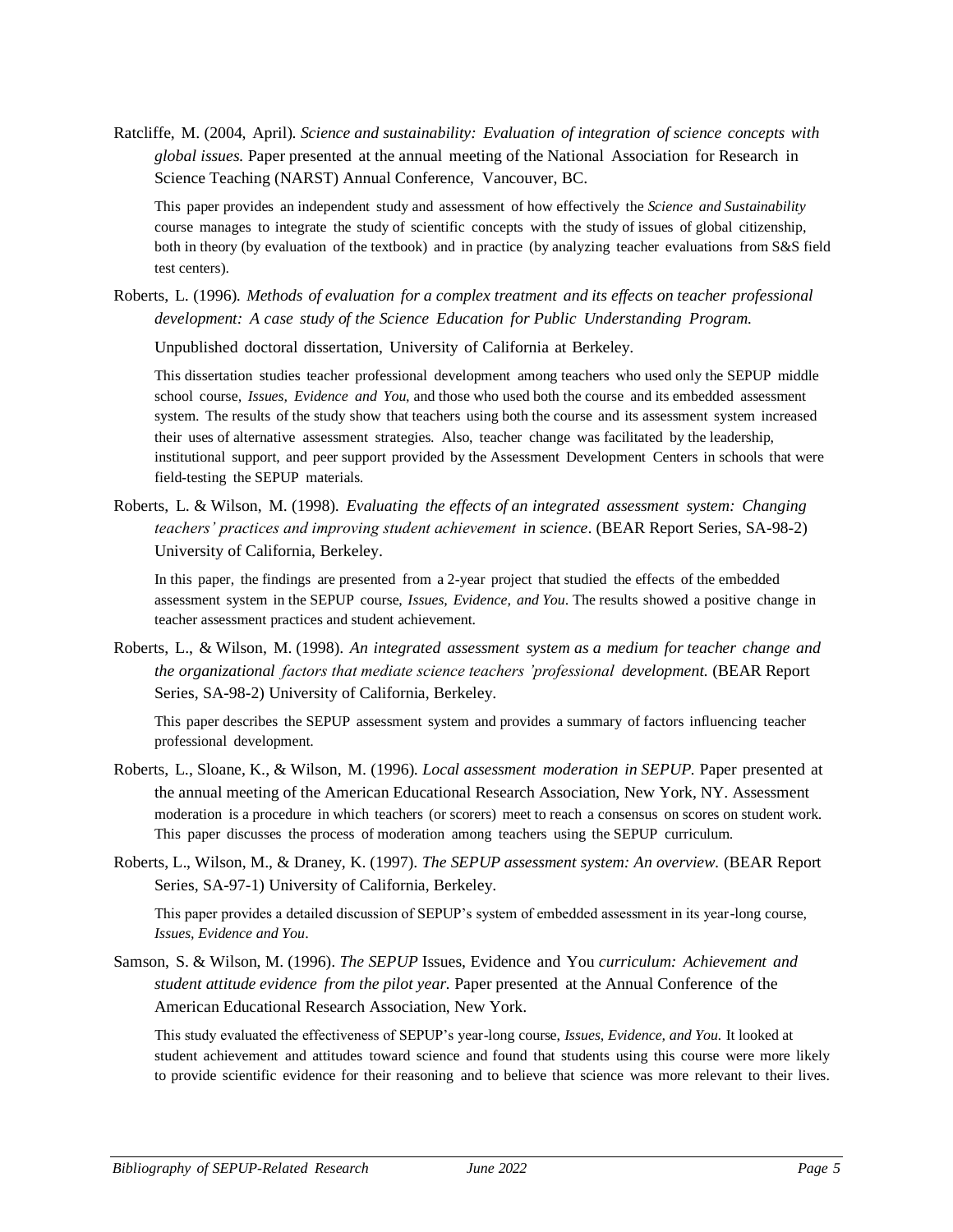Scott, G. (2000). Integrated science study. *Science Teacher*, 67 (6), 56–59.

This paper reports on gains in student achievement as a result of a two-year integrated science sequence in Los Angeles Unified School District. In many of the participating schools, the integrated science sequence was based on two SEPUP courses: *Issues, Evidence and You* and *Science and Sustainability*.

Seiki, S., Asato, J., Koo, B., & Hariani, M. (2022) *Transformative Curriculum-Making: Creating Accessible Science*. Paper presented at the Annual Conference of the American Educational Research Association, San Diego, CA.

This paper explores ways to prepare teachers to make science curriculum accessible and draw on student's community cultural knowledge through a theoretical framework and pedagogical practice called Transformative Curriculum Making, and describes a pilot inquiry conducted in partnership between SEPUP and the creators of Transformative Curriculum Making.

- Siegel, M.A., & Thier, M. (2002). *Issue-oriented elementary science leadership.* Paper presented at the annual meeting of the National Association for Research in Science Teaching, New Orleans, LA. This article describes the partnerships between SEPUP's *Chemicals, Health, Environment and Me (CHEM)*  program and ten school districts to build teacher leadership and to improve science learning. The results suggest that teaching, content knowledge, confidence, leadership, and district programs were enhanced in 8 of the 10 districts.
- Siegel, M.A. (1999). *Changes in student decisions with Convince Me: Using evidence and making tradeoffs.* In Proceedings of the Twenty First Annual Conference of the Cognitive Science Society, 671–676.

This study describes the decision-making process of *Science and Sustainability* high school students who analyzed scientific evidence about issues of technology and society using a computer program called *Convince Me*.

Siegel, M.A. (1999). *Teaching science for public understanding: Developing decision-making abilities.*

Unpublished doctoral dissertation, University of California, Berkeley.

This dissertation investigated how students' decision-making skills and attitudes toward science changed over one year. A 10th grade *Science and Sustainability* class was compared to one which also used the computer program, *Convince Me*.

Siegel, M.A., Hynds, P., & Thier, M. (2002). Scaling our work: The ESTL Project as an example of a learning sciences reform. In Bell, P., Stevens, R., and Satwicz, T. (Eds.) *Keeping Learning Complex: The Proceedings of the Fifth International Conference of the Learning Sciences*.

Mahwah, NJ: Erlbaum.

This panel summary describes the ESTL professional development project's approach to instigating educational reform. It is part of a larger paper called "The Learning Sciences in Schools: Strategies for Working with Teachers and Instigating Reform."

Siegel, M.A., Hynds, P., Siciliano, M., & Nagle, B. (2006). Using rubrics successfully: How to foster meaningful learning and self-assessment. *PEERS (Practical Experience and Educational Research) Matter.* Washington DC: Joint publication of NSTA and NARST.

The paper was designed to help teachers use assessment as a learning tool. It also provides background on the SEPUP assessment system and discusses how SEPUP assessment scoring guides (rubrics) are used in classrooms.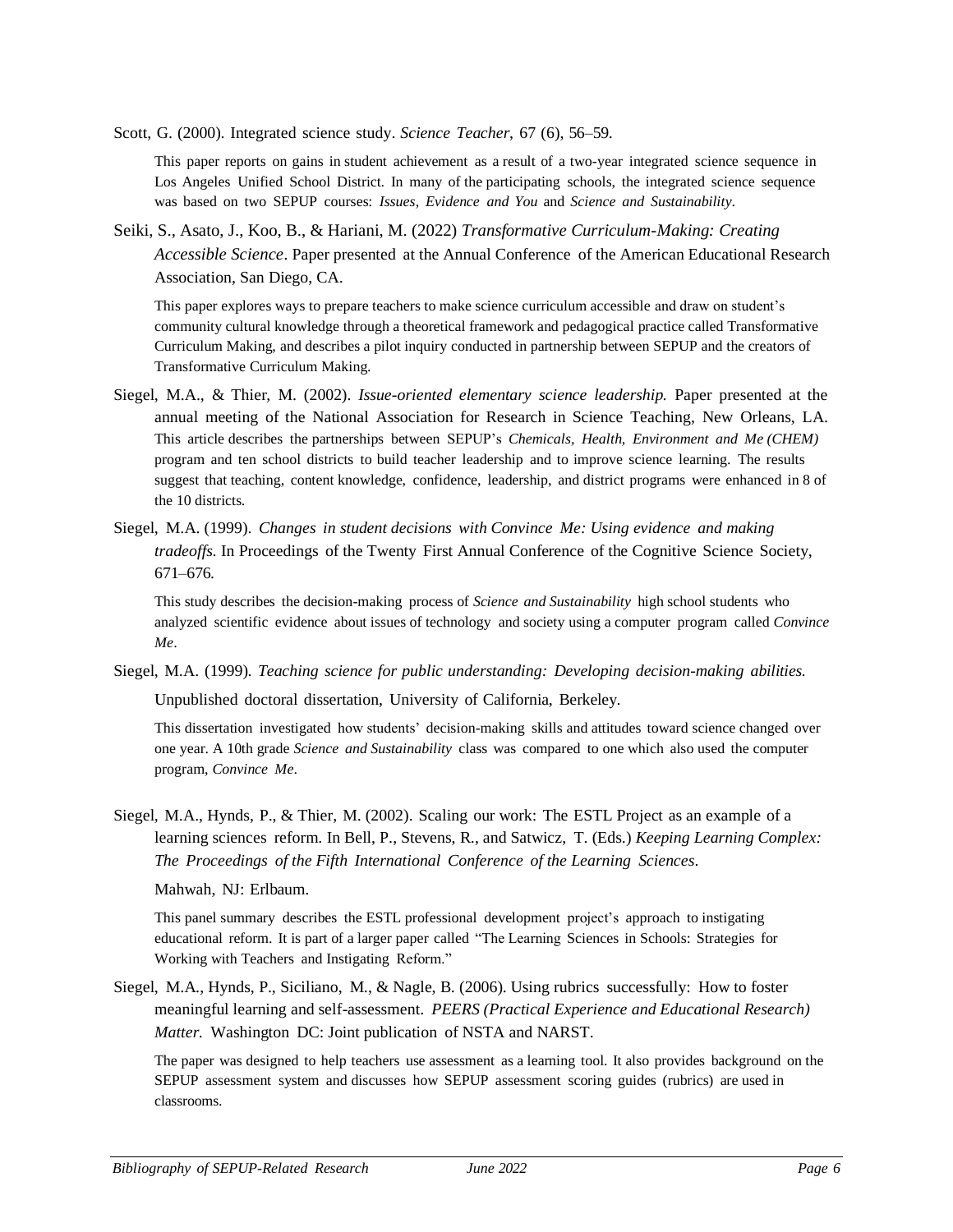Siegel, M.A., Nagle, B. & Barter A. (2004, April). Development of an assessment instrument for middle school life science: design consideration and consequences related to scoring student learning with rubrics. Paper presented at the annual meeting of the American Educational Research Association (AERA), San Diego, CA.

This paper specifically addresses the issues behind fine tuning task-specific scoring rubrics for extended answer questions administered to seventh grade students.

Siegel, M.A., & Ranney, M.A. (2003). Developing the Changes in Attitude about the Relevance of Science (CARS) questionnaire and assessing two high school science classes. *Journal of Research in Science Teaching.*

This article describes the development of the Changes in Attitude about the Relevance of Science (CARS) questionnaire. This questionnaire was used to determine changes in attitudes toward science among students using the *Science and Sustainability* field test.

Snell, V., Baumgartner, L, & Seaver, D. (2000). Design & Decision Making. *The Science Teacher*. 67(6), 29–31.

This article describes how SEPUP uses current issues and guided inquiry in *Science and Sustainability* to motivate and help students learn to design their own experiments and become proficient in making evidencebased decisions.

Thier, H. D. & Nagle, B. (1994). Developing a model for issue-oriented science. In J. Solomon, G. Aikenhead (Eds.), *STS Education: International perspectives on reform.* (Ways of Knowing Science Series). New York: Teachers College Press, 75–83.

This paper discusses the development of CEPUP / SEPUP as a model Science, Technology, and Society (STS) curriculum. The SEPUP model fully integrates science content around personal and societal decisions about issues involving science and technology.

Thier, H.D. (1995). The role of the Lawrence Hall of Science in an era of standards-based reform. In Bybee, R.W. & McInerney, J. (Eds.) *Redesigning the science curriculum: A report on the implications of standards and benchmarks for science education,* 63–65.

The article discusses the goals of Lawrence Hall of Science to improve science and mathematics education for all students through research, teaching, and public service.

- Thier, H.D. Structuring successful collaborations between developers and assessment specialists. In *Towards Coherence Between Classroom Assessment and Accountability* by Mark Wilson (Ed). 2004. The  $103<sup>rd</sup>$  Yearbook of the National Society for the Study of Education, Part 2, pp 250–263. This paper offers an overview of the five chapters that make up the core of the book with their differing models and approaches to quality assessment approaches.
- Thier, H. D. & Peterson, L. (1988, Spring). Child's Play. *Chapter One*, 2(1), 46–48.

This provides an overview of the development and goals of the Chemical Education for Public Understanding Project (CEPUP) at the Lawrence Hall of Science in Berkeley, California during its first years.

Thier, H. D., Seaver, D.B. & Walhof, L.K. (1999). Development and assessment of *Science and Sustainability*, the SEPUP issue-oriented high school science course. In *Proceedings of the Ninth International Organization for Science and Technology Education (IOSTE) Symposium*.

The paper describes several elements of SEPUP's curriculum development process using examples from the high school course, *Science and Sustainability*. It also highlights the course content and assessment system.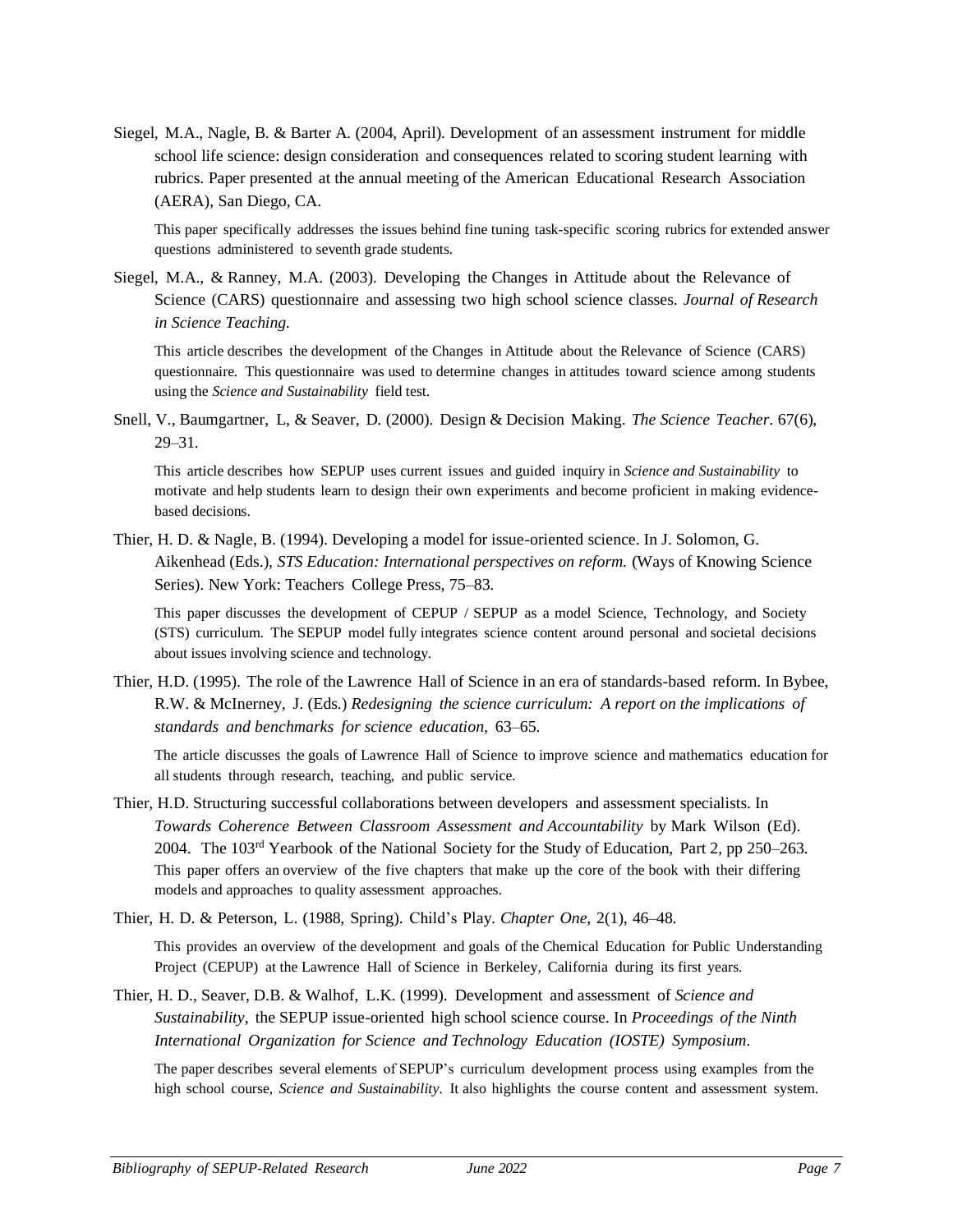Thier, H., Giralt, F., Medir, M., & Grau, F.X. (1994). A holistic approach to ChE education: Professional and issue-oriented approach. *Chemical Engineering Education* 28(2), 122–127.

This study describes how a professional and issue-oriented approach was used in a Chemical Engineering college class instead of the traditional lecture-based approach. Results showed that compared to traditional courses, with this approach students were more open and interactive with one another and they handled new learning situations better.

Thier, H.D. & Daviss, B. (2001). *Developing inquiry-based science materials: A guide for educators*.

Teachers College Press. New York, NY.

This is a practical research-based book that provides a comprehensive guide to designing activities for K–12 students. It thoroughly describes the process of curriculum development, from the initial idea and pursuit of funding through development, field testing, revision, and publication of a final product. Principles for designing guided inquiry materials are also discussed. Examples are provided from several curriculum development programs, including several SEPUP projects.

Thier, H.D. & Hill, T. (1988). Chemical education in schools and the community: The CEPUP project.

*International Journal of Science Education*. 10(4), 421–430.

This paper gives an overview of the CEPUP project such as the goals and approach. It describes the development of instructional materials and the dissemination of the program.

Thier, H.D., & Siegel, M. (1997). *Risk education in secondary school science*. Paper presented at the Annual Meeting of the Environmental Occupation and Health Safety Institute, New Brunswick, New Jersey.

This paper describes the importance of risk education and how to develop materials that align with the National Science Education Standards. It also reviews current risk curriculum.

Thier, M. (1997, Spring). The CHEM tool kit for curriculum integration. *CSTA Journal.* 26–36.

This article discusses the importance of integrating issue-oriented science programs like CHEM-2 into the classroom curriculum. It describes the components of the CHEM-2 program as effective methods to engage students in critical science thinking that is relevant to their lives.

Thier, M. & Daviss, B. (2002). *The new science literacy: Using language skills to help students learn science*. Portsmouth, NH: Heinemann.

This book describes effective strategies to teach science through language literacy.

Willcox, M., Howarth, J., Jackson, W., and Nagle,B. (2017). Designing and Field Testing a Middle School Ecosystem Unit for the NGSS. Paper presented at the annual meeting of the National Association for Research in Science Teaching, San Antonio, TX.

This paper describes the development and field-testing of a middle school Ecology unit aligned to the Next Generation Science Standards, incorporating three-dimensional lessons and assessments.

Willcox, M., Jackson, W., Howarth, J., and Kastel, D. (2017). Designing an NGSS-aligned middle school ecosystems unit using the *Five Tools and Processes for NGSS*. Paper presented at the annual meeting of the National Association for Research in Science Teaching, San Antonio, TX.

This paper describes the use of the Five Tools and Processes for developing a middle school Ecology unit aligned to the Next Generation Science Standards.